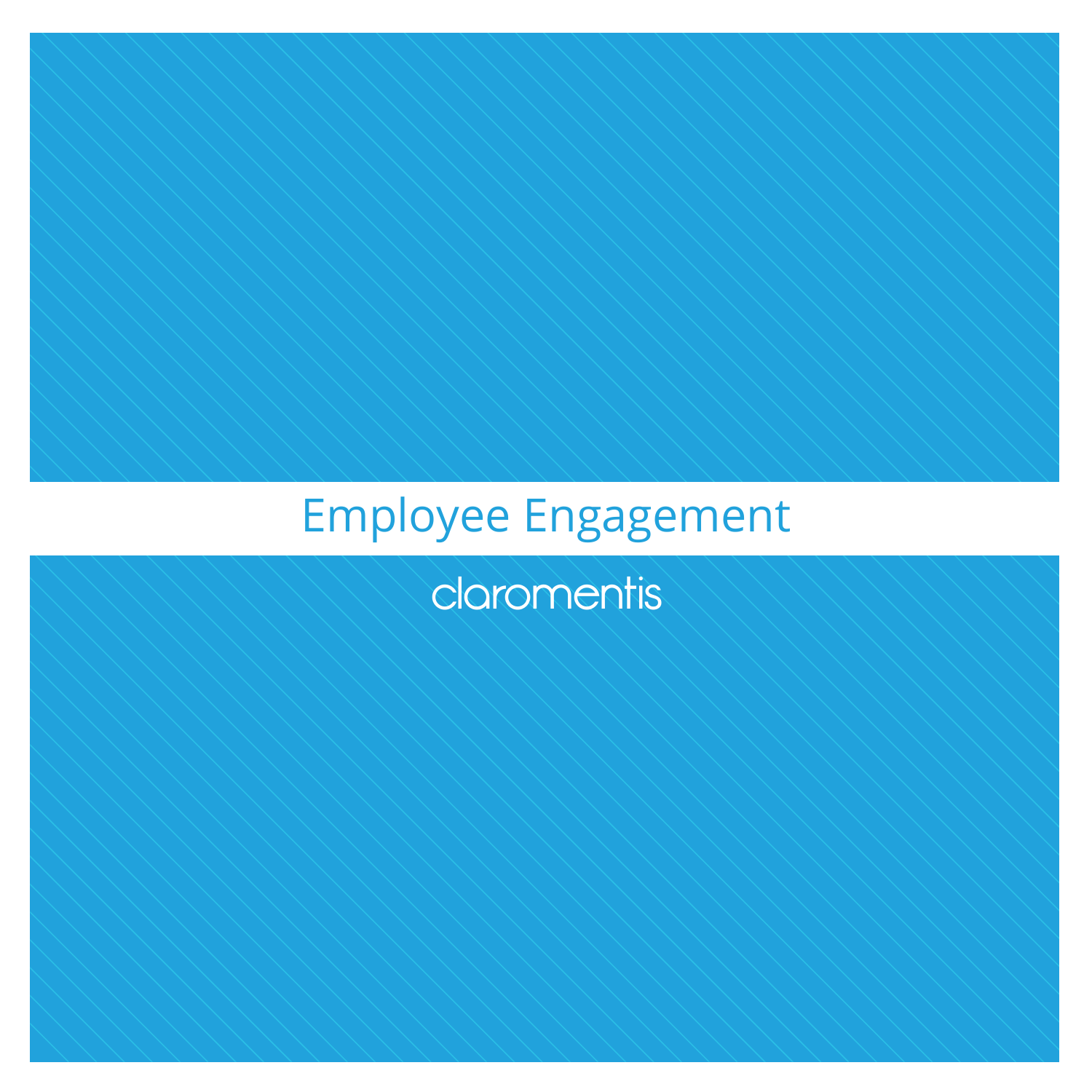# **Introduction**

[A reported 85% of company executives cite employee engagement as being "important" in](http://d27n205l7rookf.cloudfront.net/wp-content/uploads/2016/02/DUP_GlobalHumanCapitalTrends_2016_3.pdf) this year's Deloitte University Press survey.

Not only that, employee engagement is now considered a CEO issue, rather than something that is reviewed once a year by HR. Statistics like these highlight that something profound is happening. Business leaders have begun to notice the connection between employee engagement, productivity, and retention.

Couple this with the report that only 32% of employees are engaged at work, and it's clear something really needs to be done, and fast.



85% of company executives cite employee engagement as being "important".

Only 32% of employees are engaged at work.

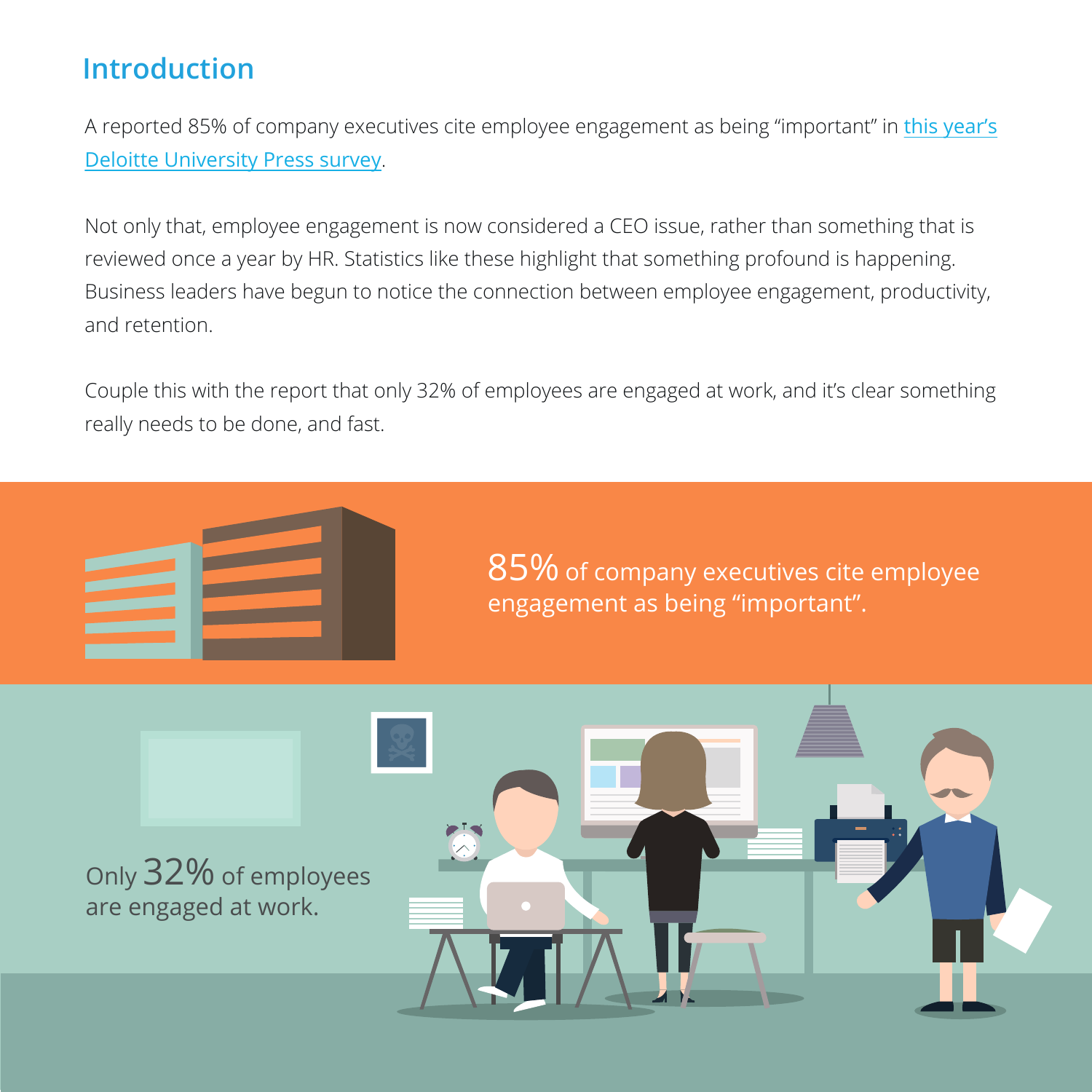# **So why the sudden focus on engagement?**

Actually, measuring employee engagement is not new. [Gallup](http://www.gallup.com/businessjournal/188033/worldwide-employee-engagement-crisis.aspx?g_source=employee%20engagement) has been reporting on levels of employee engagement since 2000, which has shown a stagnant rate of around 30% each year. But the changing business landscape has potentially brought the subject into the limelight, which may be why we keep hearing about it. Increasing public exposure to a company's culture, via review websites like Glassdoor, and social media platforms, mean that businesses can no longer hide any discrepancies. Furthermore, the continued increase of Millennials in the workplace mean that they bring with them new talent and new expectations. Each generation will have their own set of career priorities, and for Millennials in particular, feeling actively engaged at work is at the top of the list. And if companies are lagging behind engagement-wise, then it's no wonder employee engagement is getting so much bad press.

Since 2000, employee engagement has remained at around  $30\%$  each year.





Employee engagement is a high priority for Millennials.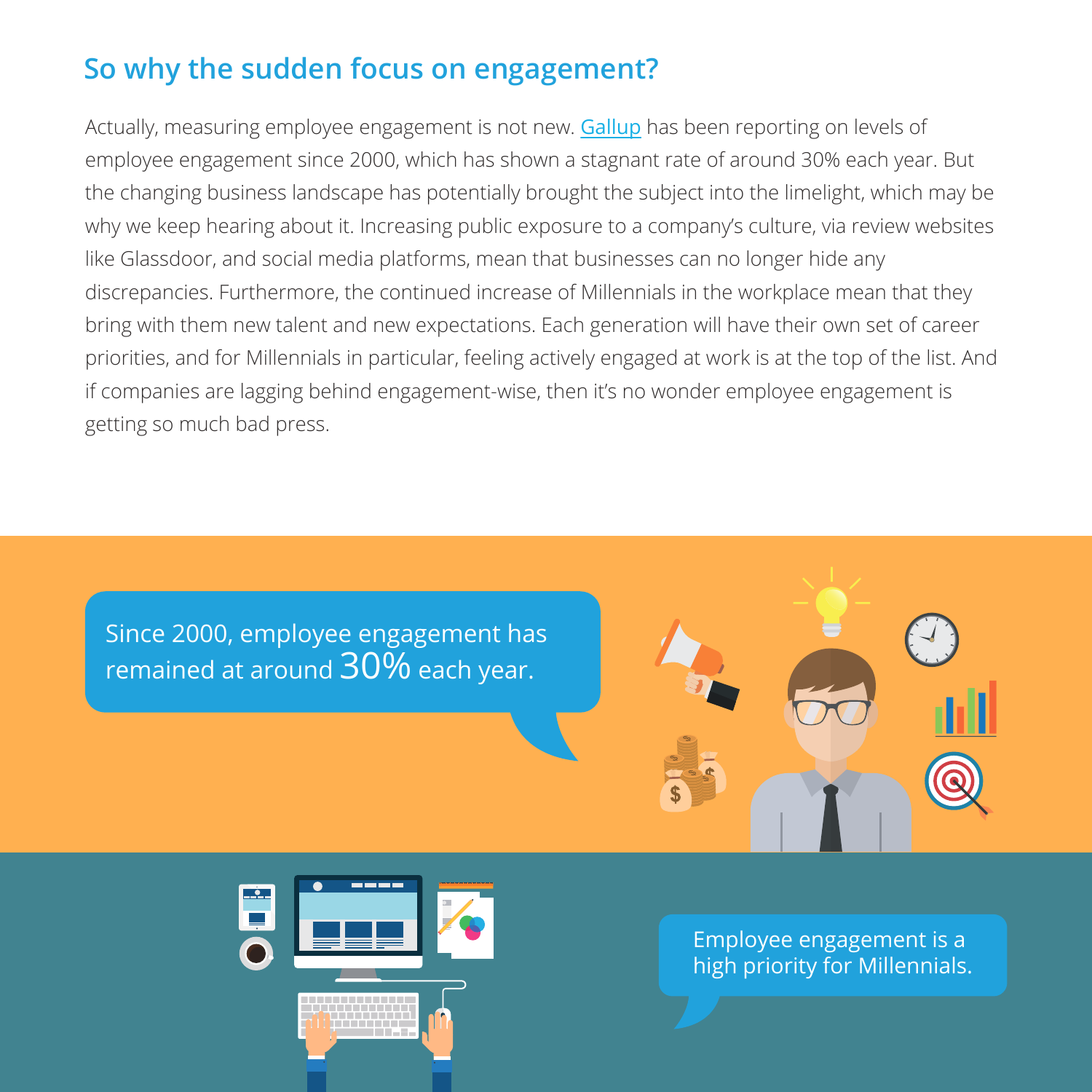# **Employee engagement dissected**

You may think your company has employee engagement under control. After all, you send out a survey to all staff once a year asking them if they're happy, and input all the results into a spreadsheet. Job done, right? Well, not exactly. What these surveys fail to deliver are actionable results to improve employee engagement. They provide numbers, not solutions.

What's needed is an understanding about what employee engagement is and isn't. And sending annual surveys to tick a box isn't the answer.

Contrary to popular belief, employee engagement isn't directly related to happiness or job satisfaction. It's a little more complicated than that. Research conducted in 2015 by employee wellbeing consultants, [TINYPulse](https://cdn2.hubspot.net/hubfs/443262/2015_Employee_Engagement__Organizational_Culture_Report.pdf), aimed to show which factors contributed to employee engagement rates. The results revealed that workplace culture was a huge driver of engagement, as well as colleague and peer relationships. Reasons for disengagement included feeling unappreciated and undervalued, and a lack of professional development opportunities.

Causes of engagement and disengagement seem obvious when printed in black and white, but the solutions can be difficult to put into effect. Every employee is different, and engagement may not be solvable via a one-size- fits-all approach (so stop sending that survey!) A better tactic might be to assess the needs of staff at different stages of their career. After all, engagement rates will vary between a team member's first day on the job, and a team member who has been with the company for 10 years.

Employee engagement isn't directly related to happiness or job satisfaction.





Reasons for disengagement included feeling unappreciated and undervalued, and a lack of professional development opportunities.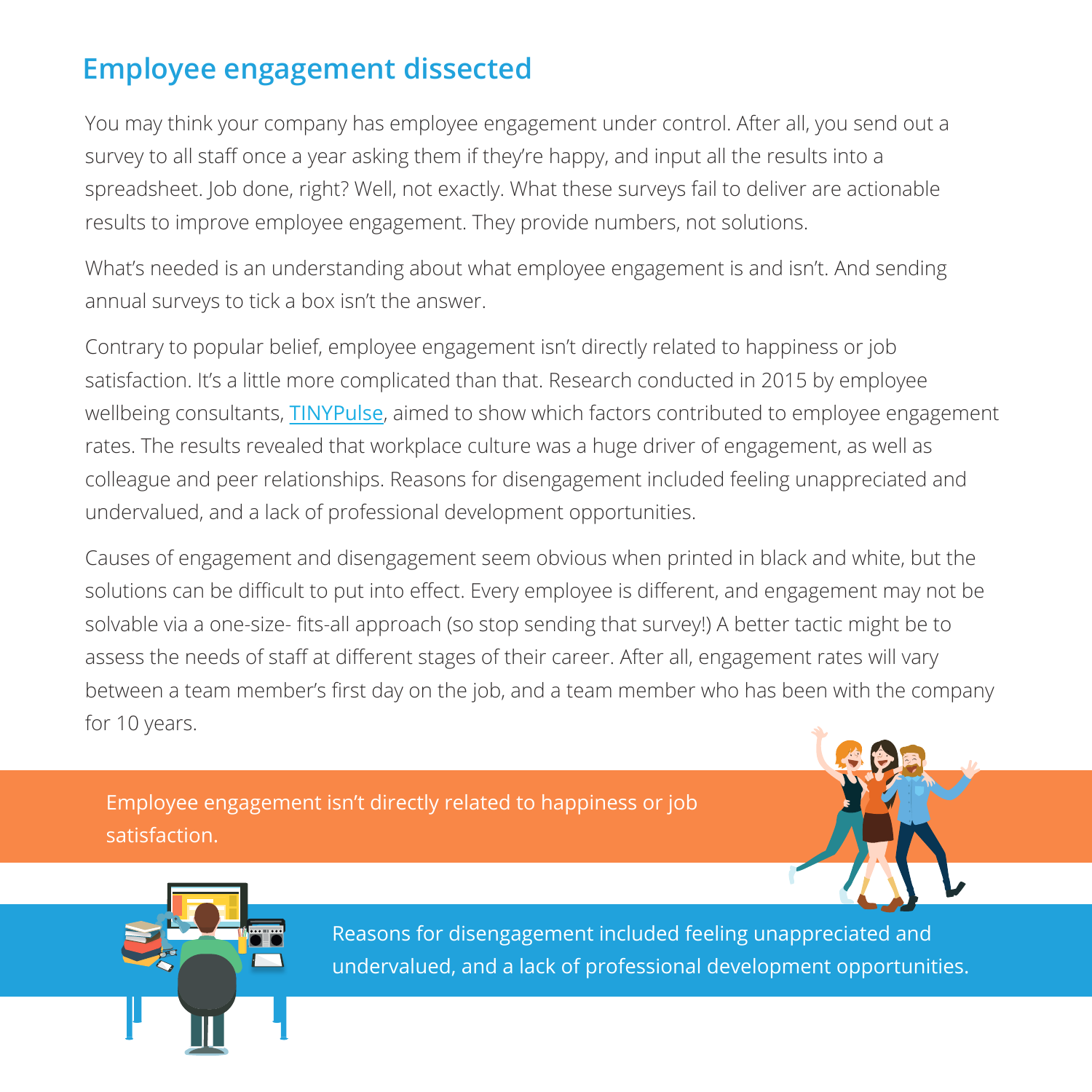# **Improving engagement for new starters**



Typically, levels of engagement will be high for new starters. Full of enthusiasm, ideas, and hope, new starters' expectations of a company will be high, so make sure they don't fall over any potential disengagement hurdles. The first month in a new job is incredibly important in terms of making a good impression, and this works both ways. A new team member will be working hard to show their commitment, and the company employing them should reciprocate.

#### Review the onboarding process

Having a new recruit join the team is the perfect opportunity to review the company's onboarding process. If this entails paperwork, PowerPoint presentations, and endless meetings, then this sets an unfavourable precedent for the rest of their employment.

Move beyond a static onboarding process, and focus on providing new recruits with an exciting and proactive starter package. Being held back when you're raring to go can be a frustrating experience for a new starter, especially if it goes beyond the formalities. Instead, offer training opportunities to get them up to speed quickly, so they can get stuck into significant work straight away.



Engagement levels for new starters are high - so ensure you make a good impression with a proactive onboarding process.

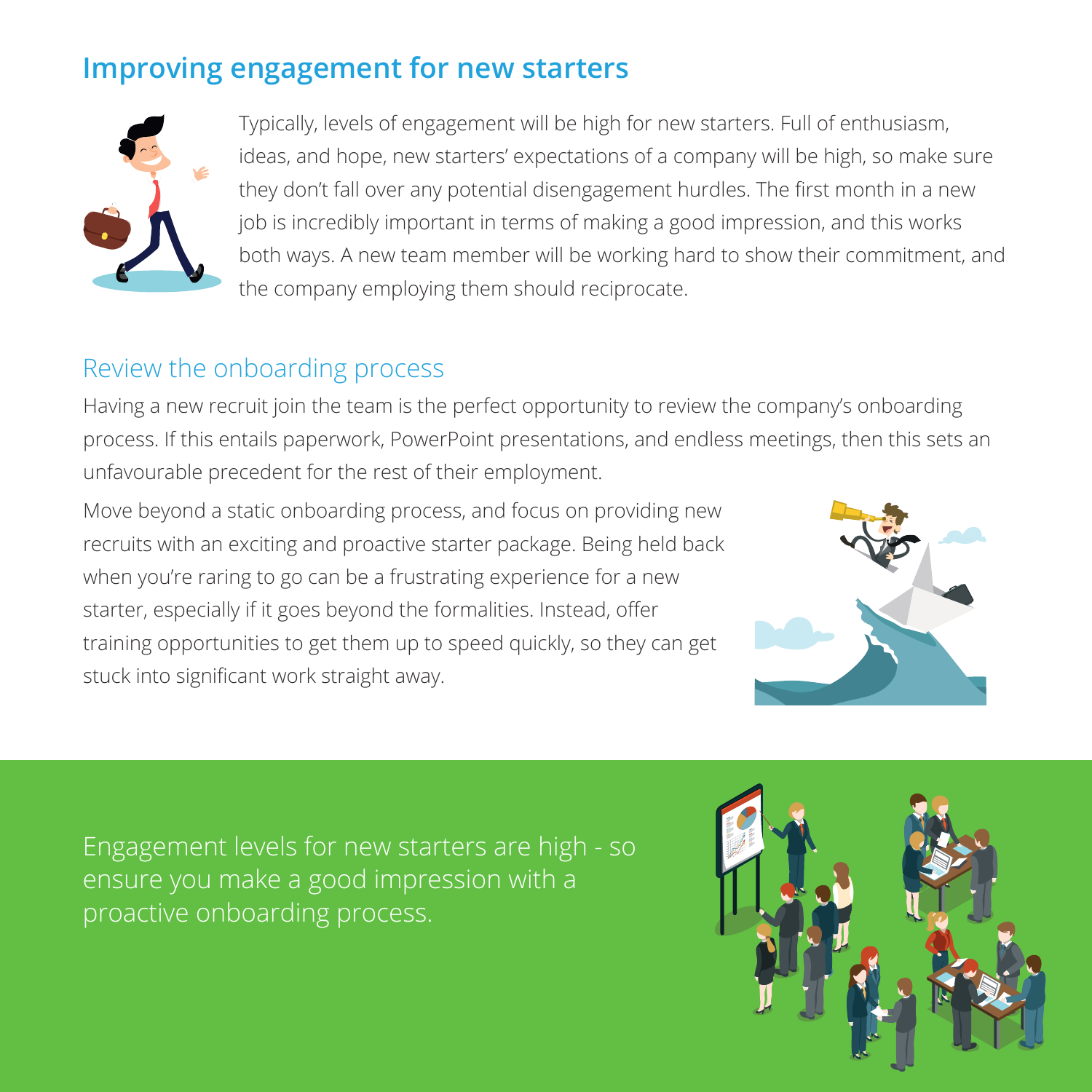## Company culture



Integrating new starters into the company culture is a vital part of the onboarding process, and can often be overlooked in particularly large enterprises or corporate companies. Arranging a "welcome lunch" is a great way to break the ice and let new starters get to know the team. Introductions between the new recruit and departmental managers is also a great way to encourage interaction, get to know who's who, and learn

more about how the business operates.

## Communication before the start date

Go one step further and provide new starters the opportunity to get to know the company and their role within it before their first day. Communication between the new recruit and their manager doesn't need to be off limits until they arrive into the office; instead, a relationship can blossom before they've even started, putting them on good footing for the rest of the onboarding process.



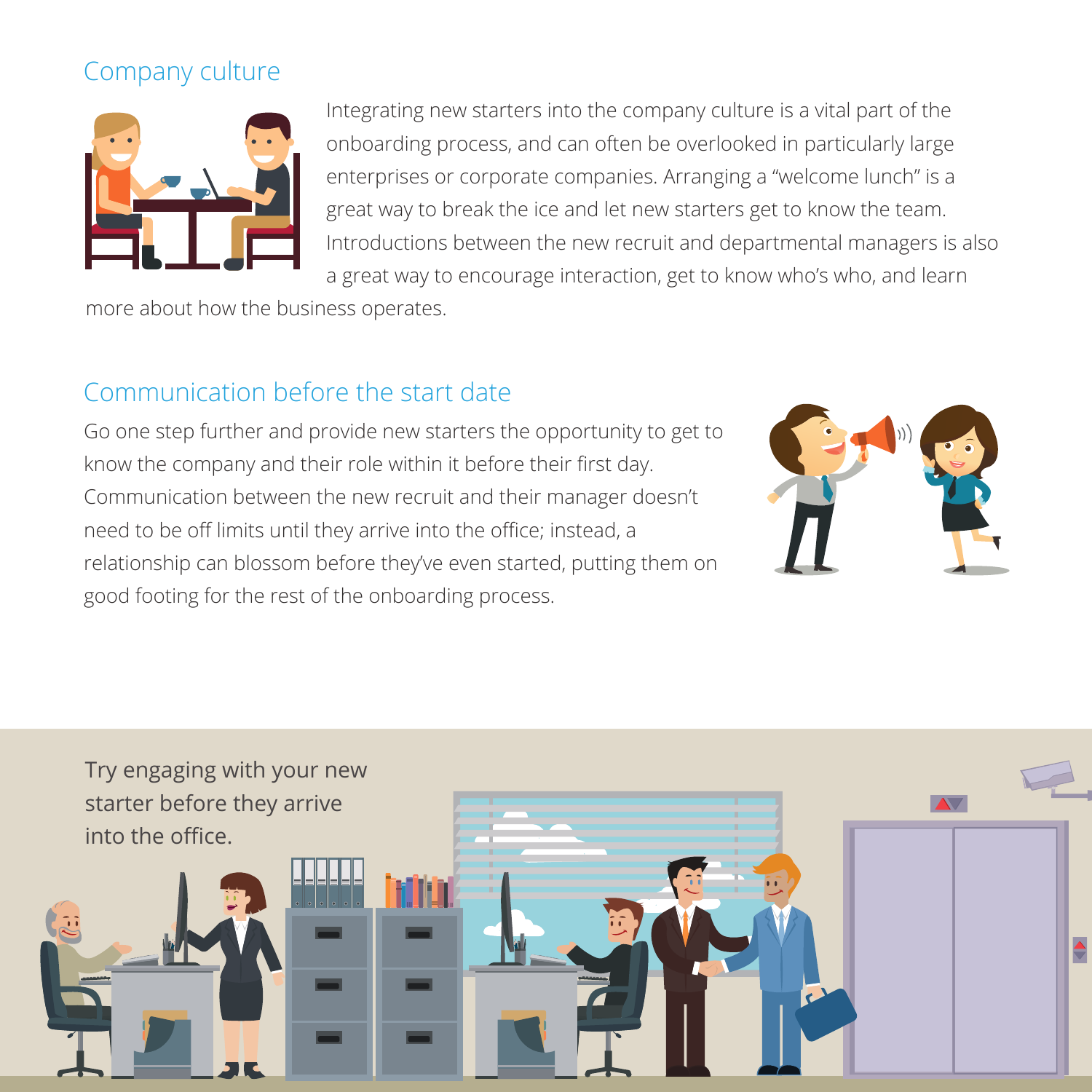## **Improving engagement for staff moving upwards or sideways**

After a team member has become comfortable within the role they were hired to do, they will most likely start to think about their career growth. This can either be upwards into a more senior or managerial role, or sideways into a role with different skills and accountabilities.



During this phase in an employee's career, engagement is vital. If team members want to develop their knowledge or role, and are unsupported, then the risk of turnover is going to be high. The same engagement report from TINYPulse shows that only 25% of employees feel they have professional development opportunities. And a lack of these opportunities is a high contributing factor to why an employee will leave.

Only 25% of employees feel they have professional development opportunities.



#### Professional development

Providing your staff with opportunities for developing their knowledge and skills is a proven way to retain talent. And it's a win-win situation; staff feel like they can grow and advance themselves, and employers can benefit from a super talented and agile workforce. It's also worth taking into account the impact that Millennials have on the workforce. 2015 was the first year that Millennials made up the majority of workers, and it's widely reported that professional development is the key to their engagement; even more so than salary. The cost of offering professional development opportunities, via



training, conferences, mentoring, or knowledge sharing, is unparalleled in contrast to the cost of losing a talented team member and having to go through the recruitment process.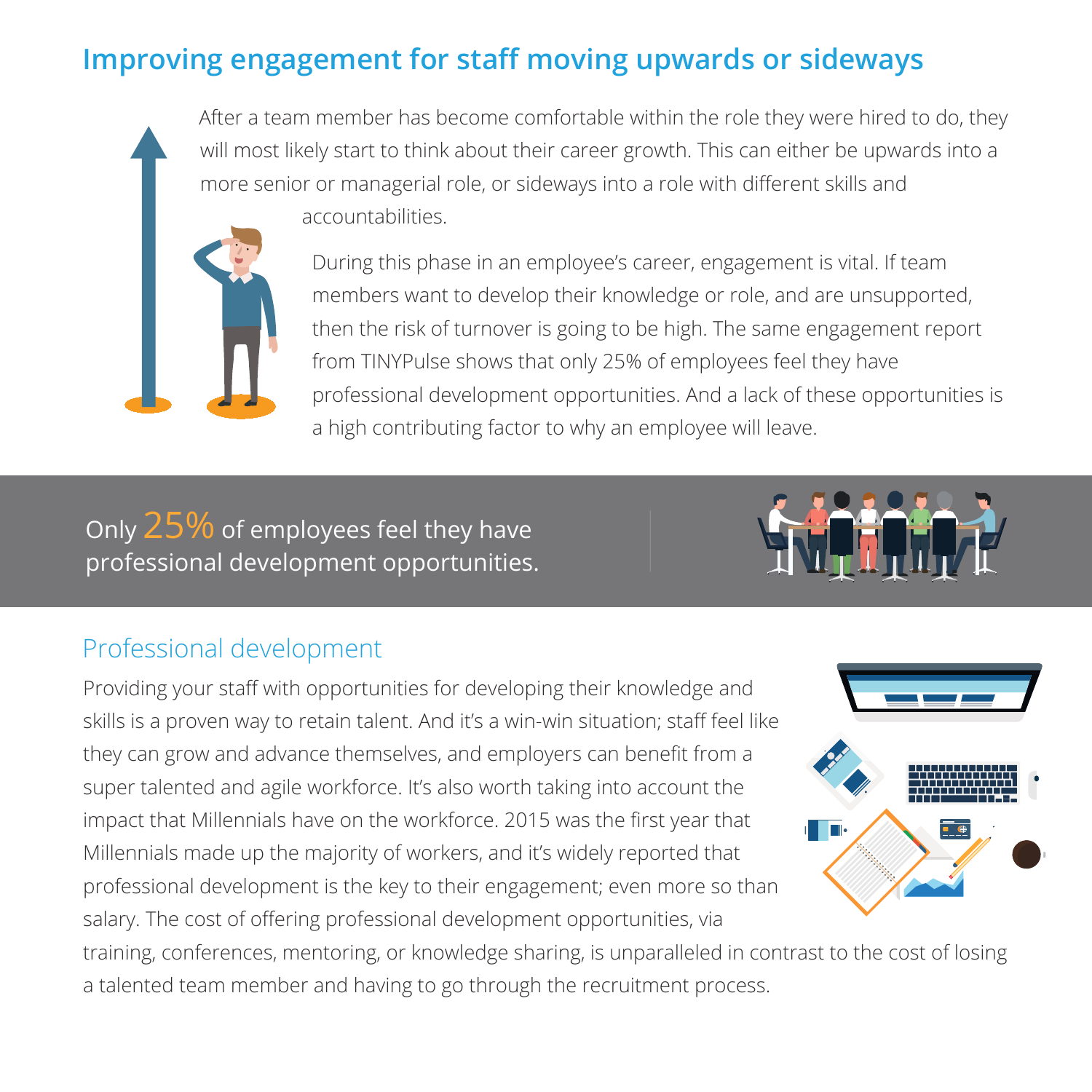## Personal accountability

Personal accountability was also a key focus for employee engagement in TINYPulse's findings. Staff want ownership of setting their goals and to take initiative, providing a sense of empowerment of their own career path. The results showed that team members want to fulfil their potential and contribute to the success of the workplace, and personal accountability plays a big part in this. And a lack of accountability could lead to a feeling of distrust between management and staff; a huge contributing factor to disengagement.

#### Regular feedback

Who doesn't want to feel valued and appreciated? In a workplace context, a survey conducted by [15Five](https://www.15five.com/blog/employee-engagement-the-key-to-unlocking-your-teams-potential/) showed that employees are 30x more engaged when receiving feedback about their strengths. Providing positive feedback costs nothing, but has a huge effect on employee engagement, and subsequently productivity levels. On the flip side of the coin, 98% of employees are actively disengaged if they receive no feedback at all.

> Employees are 30x more engaged when receiving feedback about their strengths.





98% of employees are actively disengaged if they receive no feedback at all.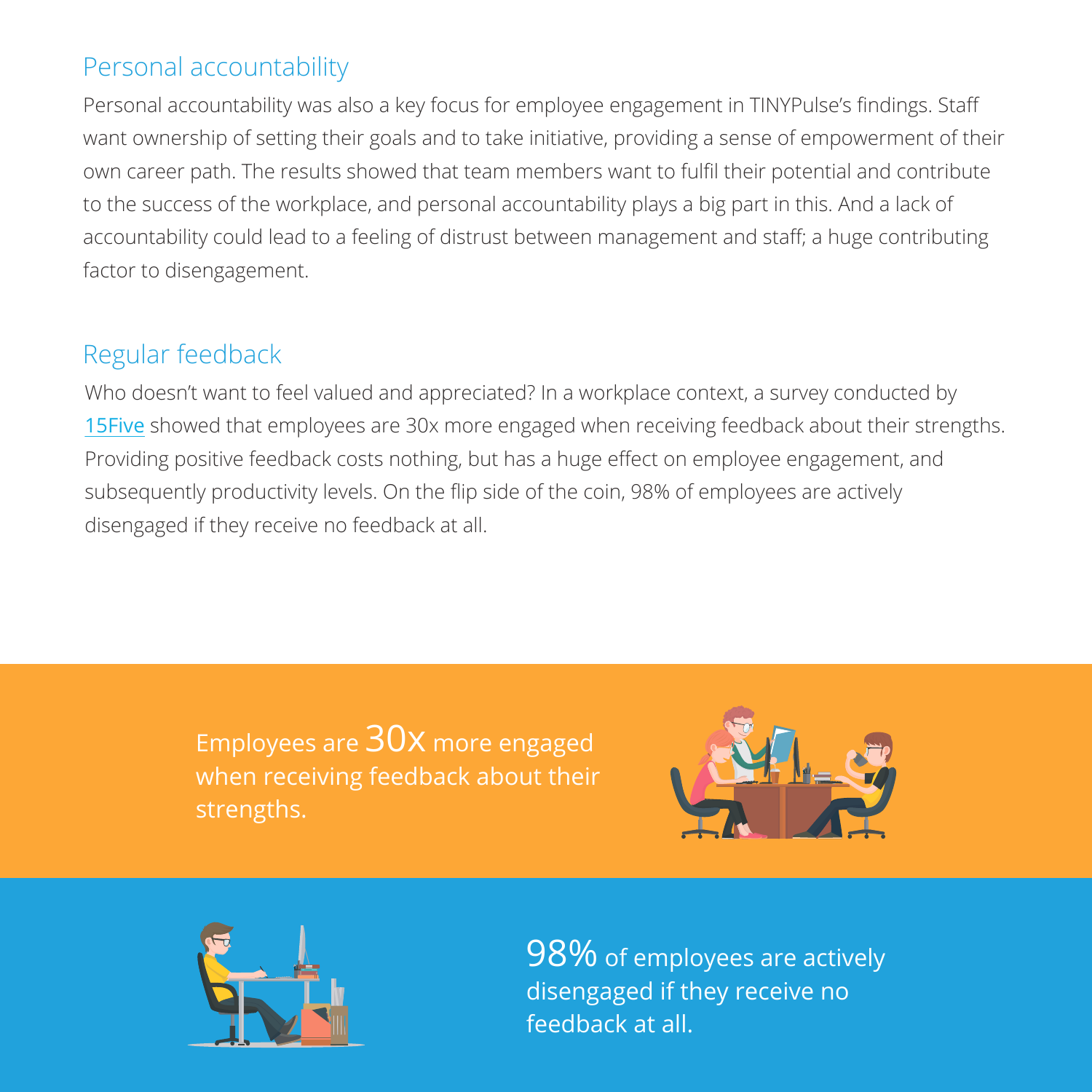## **Improving engagement for established team members**

Established team members are those who have been with the company through thick and thin. They may be part of the senior management team, or they may be an expert in niche areas of the business. Whatever their role, these employees' loyalty should not be overlooked in anycircumstances, and reviewing their levels of engagement is just as important.

#### Colleague relationships

TINYPulse's survey found that the number one reason employees loved their jobs was down to great colleague relationships. Simply put, team members were more likely to go the extra mile if they felt inspired by their co-workers. The study found that co-workers were a great motivator for engagement levels, encouraging others to learn, grow, and develop. Not only that, fantastic working relationships encourage a culture of knowledge sharing, promoting a productive environment where everyone is passionate about their role within the business.

The amount of importance placed on colleague relationships may be surprising, but think about the alternative. Established employees may have stayed so long in the company because they are used to a certain level of collaborative connections between their peers. If recruitment efforts change, whereby people are hired based on availability rather than suitability, the team dynamic could falter. As a consequence, relationships and communication could start to break down, leading to a risk of disengagement. On a simpler level; we can all provide at least one example of a colleague who drove us mad and drove down motivation!





Great colleague relationships was found to be the number one reason why staff love their job.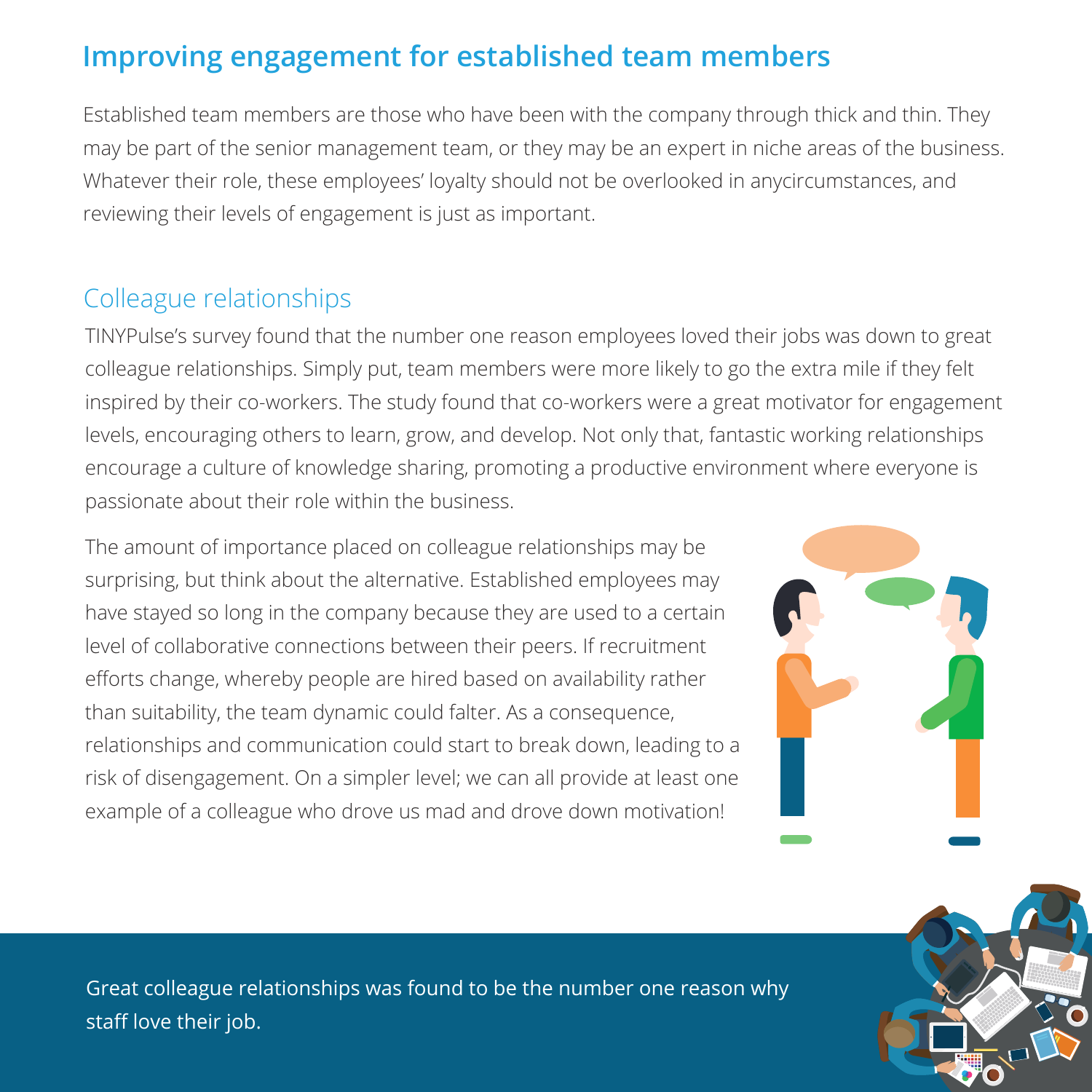## Transparency



Research by [Deloitte University Press](http://dupress.com/articles/employee-engagement-strategies/) showed that calls for more transparency are getting louder. Employees want to be trusted to know how the company is doing, and why wouldn't they? Each and every employee invests their time, skills, and knowledge into the business, so understanding the bigger picture is vital to engagement.

This idea is presented as a "culture of sharing" by [15Five](https://www.15five.com/blog/drive-employee-engagement-via-a-culture-of-sharing/), and should be embraced. By being open and honest throughout all hierarchies, team members have the freedom to solve problems quickly and efficiently, as they have the information presented to

them from the outset. Whether it's good news or bad news, company transparency builds trust and creates opportunities for employees to utilise their skills and respond. The alternative is to leave team members in the dark, and no one ever likes to be a victim of secrecy; especially if the company is in trouble.

#### Recognition

Team members at this point in their career may be at a crossroads; are they happy where they are, or do they want to explore different roles within the business? It's important to recognise that both are completely valid avenues for exploration, and approaches for improving engagement will differ depending on the outcome. If they are content with the status quo, ensure regular check-ins take place to review any areas of improvement, provide feedback, and communicate any issues. If team members want to try something new, ensure you talk through opportunities for professional development and training.